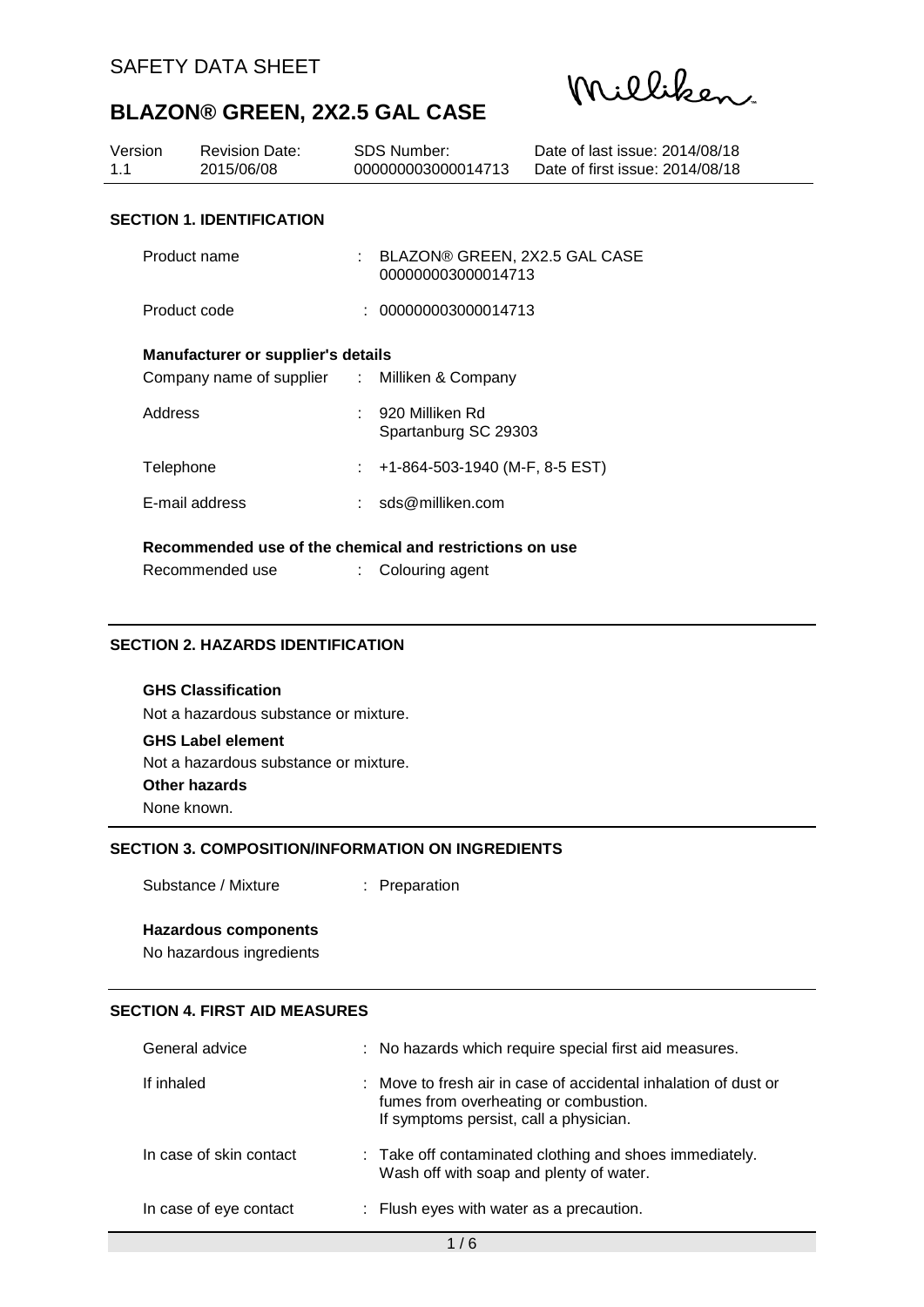Milliken

| Version<br>1.1 | <b>Revision Date:</b><br>2015/06/08                    | <b>SDS Number:</b><br>000000003000014713                                                                                                                             | Date of last issue: 2014/08/18<br>Date of first issue: 2014/08/18 |  |
|----------------|--------------------------------------------------------|----------------------------------------------------------------------------------------------------------------------------------------------------------------------|-------------------------------------------------------------------|--|
|                |                                                        | Remove contact lenses.<br>Protect unharmed eye.<br>Keep eye wide open while rinsing.                                                                                 |                                                                   |  |
| If swallowed   |                                                        | : Clean mouth with water and drink afterwards plenty of water.<br>Do not give milk or alcoholic beverages.<br>Never give anything by mouth to an unconscious person. |                                                                   |  |
| delayed        | Most important symptoms<br>and effects, both acute and | : None known.                                                                                                                                                        |                                                                   |  |

### **SECTION 5. FIREFIGHTING MEASURES**

| Suitable extinguishing media                     | : Use extinguishing measures that are appropriate to local cir-<br>cumstances and the surrounding environment. |
|--------------------------------------------------|----------------------------------------------------------------------------------------------------------------|
| Further information                              | : Standard procedure for chemical fires.                                                                       |
| Special protective equipment<br>for firefighters | : In the event of fire, wear self-contained breathing apparatus.                                               |

### **SECTION 6. ACCIDENTAL RELEASE MEASURES**

| Environmental precautions                                | : No special environmental precautions required.                                                             |
|----------------------------------------------------------|--------------------------------------------------------------------------------------------------------------|
| Methods and materials for<br>containment and cleaning up | : Wipe up with absorbent material (e.g. cloth, fleece).<br>Keep in suitable, closed containers for disposal. |

### **SECTION 7. HANDLING AND STORAGE**

| Advice on protection against<br>fire and explosion | : Normal measures for preventive fire protection.                                |
|----------------------------------------------------|----------------------------------------------------------------------------------|
| Advice on safe handling                            | : For personal protection see section 8.<br>No special handling advice required. |
| Materials to avoid                                 | : No special restrictions on storage with other products.                        |

### **SECTION 8. EXPOSURE CONTROLS/PERSONAL PROTECTION**

| <b>Components with workplace control parameters</b><br>Contains no substances with occupational exposure limit values. |                                                                           |  |  |  |
|------------------------------------------------------------------------------------------------------------------------|---------------------------------------------------------------------------|--|--|--|
| Personal protective equipment                                                                                          |                                                                           |  |  |  |
| Respiratory protection                                                                                                 | No personal respiratory protective equipment normally re-<br>÷<br>quired. |  |  |  |
| Hand protection                                                                                                        |                                                                           |  |  |  |
| Remarks                                                                                                                | : For prolonged or repeated contact use protective gloves.                |  |  |  |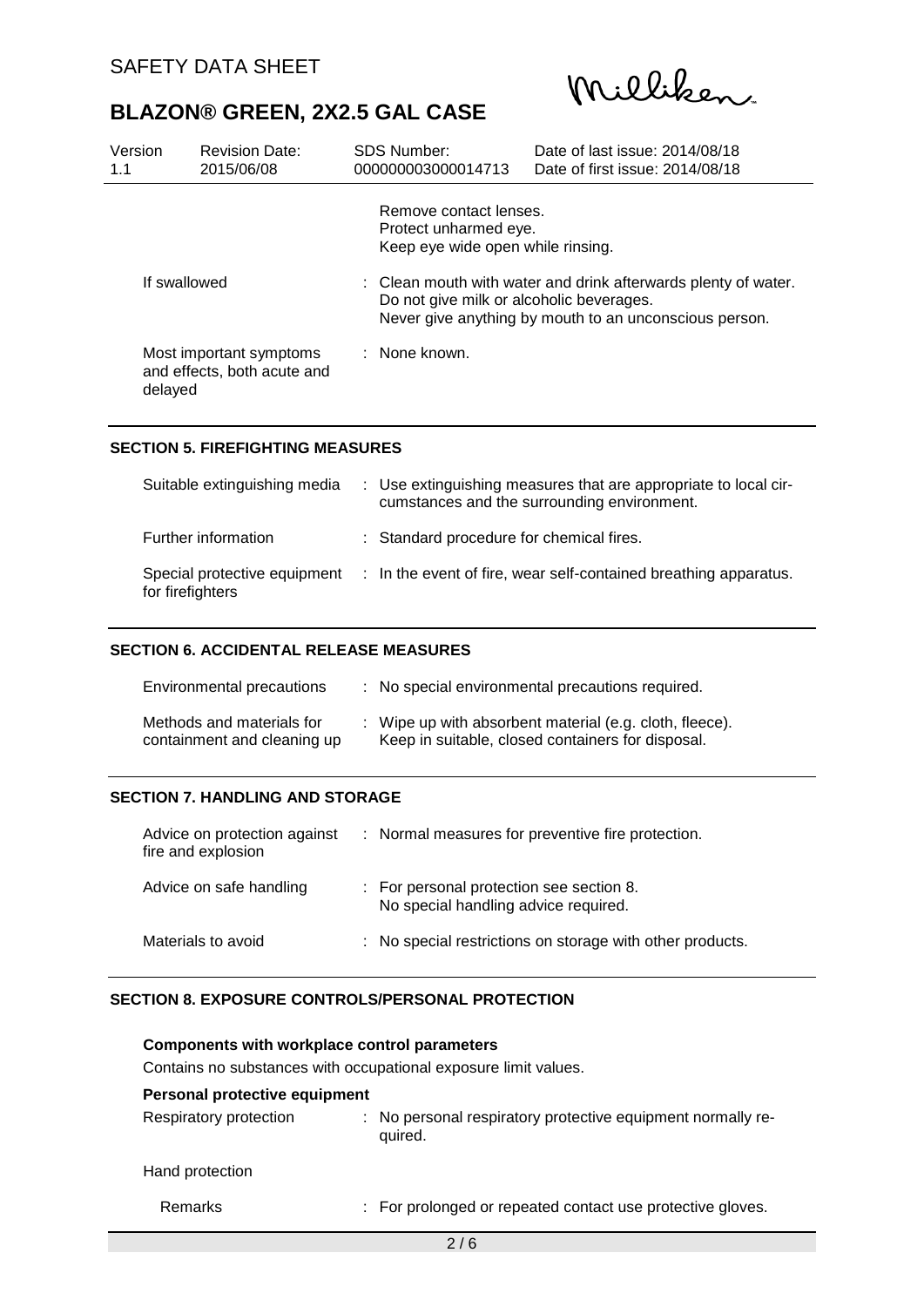Milliken

| Version<br>1.1           | <b>Revision Date:</b><br>2015/06/08 | <b>SDS Number:</b><br>000000003000014713 | Date of last issue: 2014/08/18<br>Date of first issue: 2014/08/18 |  |  |
|--------------------------|-------------------------------------|------------------------------------------|-------------------------------------------------------------------|--|--|
|                          |                                     |                                          |                                                                   |  |  |
|                          | Eye protection                      | : Safety glasses                         |                                                                   |  |  |
| Skin and body protection |                                     | : Protective suit                        |                                                                   |  |  |
| Hygiene measures         |                                     |                                          | : General industrial hygiene practice.                            |  |  |

### **SECTION 9. PHYSICAL AND CHEMICAL PROPERTIES**

| Appearance                   | $:$ liquid |
|------------------------------|------------|
| Colour                       | $:$ green  |
| Odour                        | mild       |
| Melting point/freezing point | : $< 0$ °C |
| Boiling point/boiling range  | : > 100 °C |

## **SECTION 10. STABILITY AND REACTIVITY**

| Reactivity          | : Stable under recommended storage conditions.                         |
|---------------------|------------------------------------------------------------------------|
| Chemical stability  | : No decomposition if stored and applied as directed.                  |
| tions               | Possibility of hazardous reac- : No hazards to be specially mentioned. |
| Conditions to avoid | : no data available                                                    |

# **SECTION 11. TOXICOLOGICAL INFORMATION**

### **Acute toxicity**

### **Product:**

| Acute oral toxicity | : Acute toxicity estimate: $> 5,000$ mg/kg |
|---------------------|--------------------------------------------|
|                     | Method: Calculation method                 |

### **Skin corrosion/irritation**

### **Product:**

Remarks: According to the classification criteria of the European Union, the product is not considered as being a skin irritant.

### **Serious eye damage/eye irritation**

### **Product:**

Remarks: According to the classification criteria of the European Union, the product is not considered as being an eye irritant.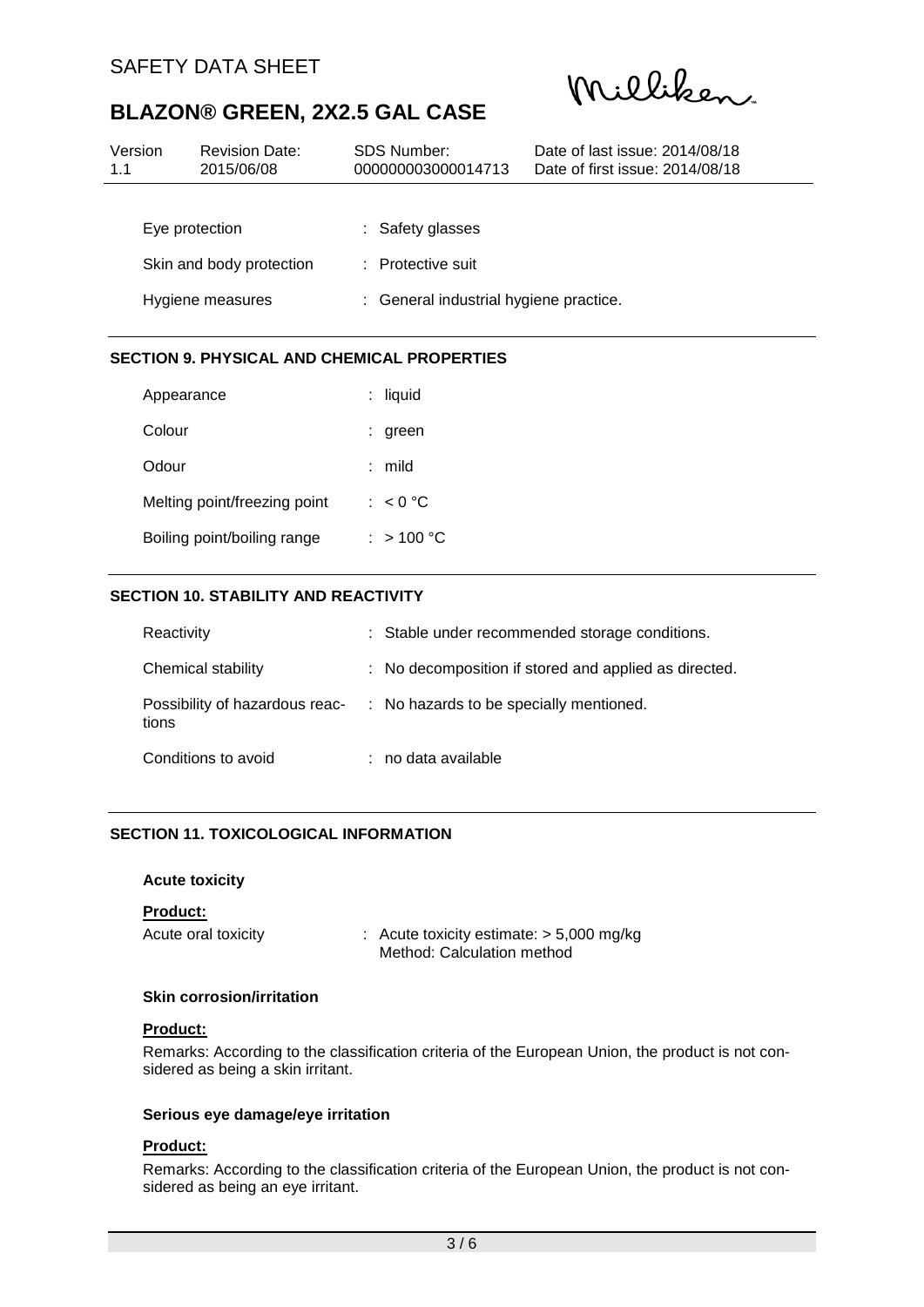Milliken

| SDS Number:<br>Version<br>Revision Date:<br>2015/06/08<br>000000003000014713<br>11 | Date of last issue: 2014/08/18<br>Date of first issue: 2014/08/18 |
|------------------------------------------------------------------------------------|-------------------------------------------------------------------|
|------------------------------------------------------------------------------------|-------------------------------------------------------------------|

# **Respiratory or skin sensitisation**

# **Product:**

Remarks: no data available

| Carcinogenicity            |                                                                                                                                                               |
|----------------------------|---------------------------------------------------------------------------------------------------------------------------------------------------------------|
| <b>IARC</b>                | No component of this product present at levels greater than or<br>equal to 0.1% is identified as probable, possible or confirmed<br>human carcinogen by IARC. |
| <b>OSHA</b>                | No component of this product present at levels greater than or<br>equal to 0.1% is identified as a carcinogen or potential carcino-<br>gen by OSHA.           |
| <b>NTP</b>                 | No component of this product present at levels greater than or<br>equal to 0.1% is identified as a known or anticipated carcinogen<br>by NTP.                 |
| <b>Further information</b> |                                                                                                                                                               |

# **Product:**

Remarks: no data available

### **SECTION 12. ECOLOGICAL INFORMATION**

| <b>Ecotoxicity</b>                                        |                                                                                                                                                                                                                                                                                                                                  |
|-----------------------------------------------------------|----------------------------------------------------------------------------------------------------------------------------------------------------------------------------------------------------------------------------------------------------------------------------------------------------------------------------------|
| No data available                                         |                                                                                                                                                                                                                                                                                                                                  |
| <b>Persistence and degradability</b><br>No data available |                                                                                                                                                                                                                                                                                                                                  |
| <b>Bioaccumulative potential</b><br>No data available     |                                                                                                                                                                                                                                                                                                                                  |
| <b>Mobility in soil</b><br>No data available              |                                                                                                                                                                                                                                                                                                                                  |
| Other adverse effects                                     |                                                                                                                                                                                                                                                                                                                                  |
| <b>Product:</b>                                           |                                                                                                                                                                                                                                                                                                                                  |
| Ozone-Depletion Potential                                 | : Regulation: 40 CFR Protection of Environment; Part 82 Pro-<br>tection of Stratospheric Ozone - CAA Section 602 Class I<br>Substances<br>Remarks: This product neither contains, nor was manufac-<br>tured with a Class I or Class II ODS as defined by the U.S.<br>Clean Air Act Section 602 (40 CFR 82, Subpt. A, App.A + B). |
| Additional ecological infor-<br>mation                    | : There is no data available for this product.                                                                                                                                                                                                                                                                                   |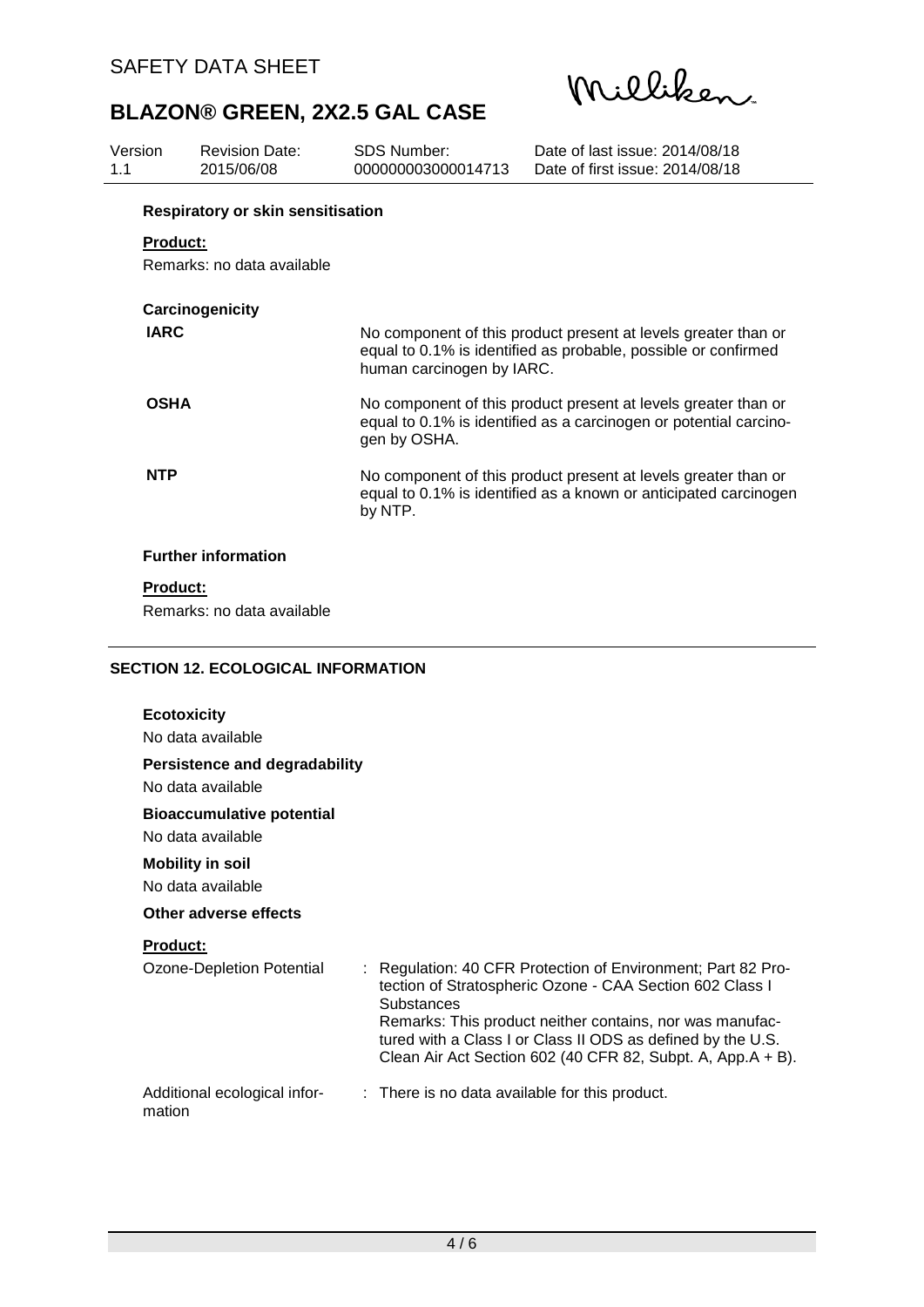Milliken.

| Version | <b>Revision Date:</b> | SDS Number:        | Date of last issue: 2014/08/18  |
|---------|-----------------------|--------------------|---------------------------------|
| 1.1     | 2015/06/08            | 000000003000014713 | Date of first issue: 2014/08/18 |

### **SECTION 13. DISPOSAL CONSIDERATIONS**

| <b>Disposal methods</b> |                                                                                                                                    |
|-------------------------|------------------------------------------------------------------------------------------------------------------------------------|
| Waste from residues     | : Offer surplus and non-recyclable solutions to a licensed dis-<br>posal company.                                                  |
| Contaminated packaging  | : Empty remaining contents.<br>Empty containers should be taken to an approved waste han-<br>dling site for recycling or disposal. |

### **SECTION 14. TRANSPORT INFORMATION**

### **International Regulation**

### **UNRTDG**

Not regulated as a dangerous good

# **IATA-DGR**

Not regulated as a dangerous good

### **IMDG-Code**

Not regulated as a dangerous good

## **Transport in bulk according to Annex II of MARPOL 73/78 and the IBC Code**

Not applicable for product as supplied.

## **National Regulations**

**49 CFR** Not regulated as a dangerous good

# **SECTION 15. REGULATORY INFORMATION**

# **EPCRA - Emergency Planning and Community Right-to-Know Act**

### **CERCLA Reportable Quantity**

| Components          | CAS-No.   |       | Component RQ   Calculated product RQ |
|---------------------|-----------|-------|--------------------------------------|
|                     |           | (lbs) | (lbs)                                |
| l Ammonium Vanadate | 7803-55-6 | 1000  |                                      |

\*: Calculated RQ exceeds reasonably attainable upper limit.

## **SARA 304 Extremely Hazardous Substances Reportable Quantity**

This material does not contain any components with a section 304 EHS RQ.

| SARA 311/312 Hazards | $:$ No SARA Hazards                                                                                                    |
|----------------------|------------------------------------------------------------------------------------------------------------------------|
| <b>SARA 302</b>      | : SARA 302: No chemicals in this material are subject to the<br>reporting requirements of SARA Title III, Section 302. |